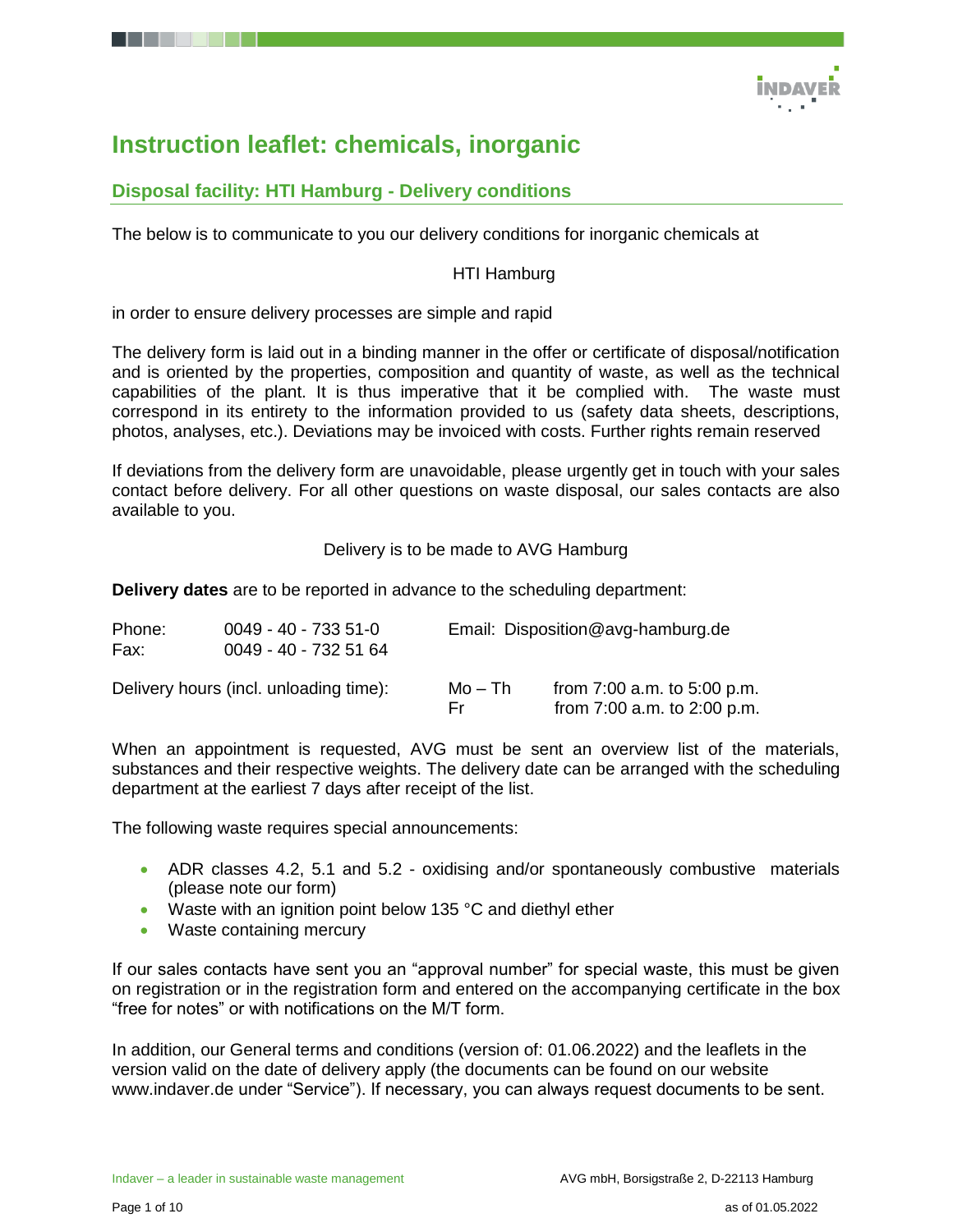

#### 1. Definition

Waste, in the sense of this data sheet, refers to all chemicals from industry, manufacturing and hazardous waste collection as per the below list. Mono-batches (batches  $> 1$  t) are to be separately requested.

#### 2. Delivery form

- The waste must be sorted, packaged and labelled in line with the applicable ADR regulations. The requirements of the applicable TRGS (technical rules for hazardous substances) are to be complied with.
- The individual (labelled) chemical bottles are to be packed in barrels with clamping ring lids of up to 120 l (coding 1A2 or 1H2 (packaging group I)) as per the applicable sorting criteria.
- Every drum is to be entered in list of a barrel contents. The list must name the chemical and give its weight.
- If a barrel is full or its contents are at the permitted limit, it must be topped up fully with inert (inorganic) materials.
- The calculated total weight of contents should also be entered on this list.
- The list is to be attached to the outside of the barrel using a document pouch. The group specified according to this packaging directive (= serial No.) with the group designation in addition to the EWC code is stated on the drum. Example: EAK 16 05 07/ No. 7/ Hydrides
- Please take care during packaging that glass bottles are unable to move, otherwise there is a danger that they will be destroyed during transit.
- All drums must be tightly sealed, externally clean, intact, approved and suitable for their contents.
- Every drum must be clearly, visibly and permanently labelled with the following information:
	- Producer
- EWC code
- Type of waste/if needed, Approval number
- Hazardous materials label

• Correct ADR labels

- Notification No.
- Any extraneous lettering or inapplicable hazard labels are to be removed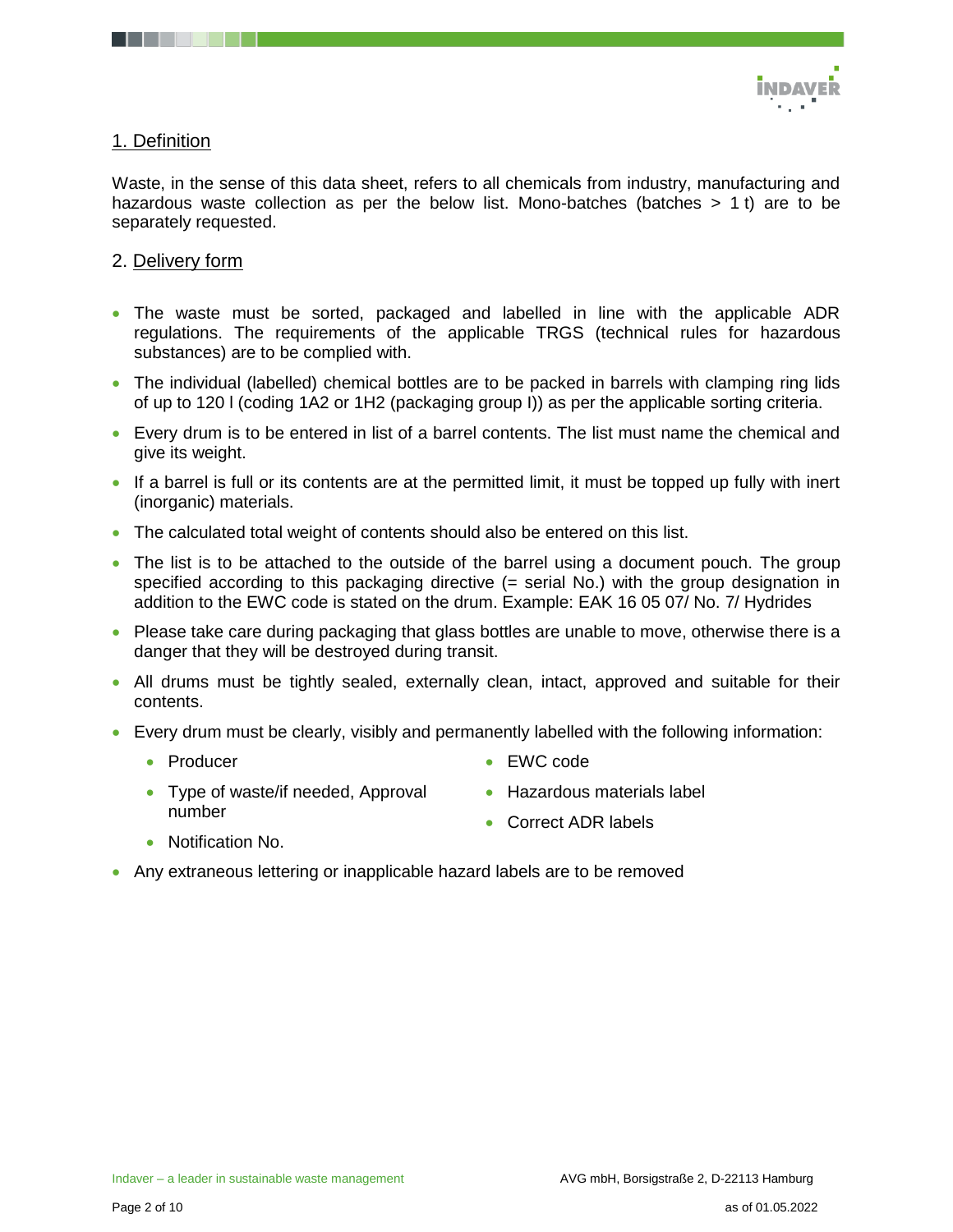

• The following basic drum dimensions can be applied: drums up to 30 l:

|  | Width and length: | max. 38 cm  min. 20 cm |  |  |
|--|-------------------|------------------------|--|--|
|--|-------------------|------------------------|--|--|

- Height: max. 50 cm min. 20 cm
- Weight: max. 30 kg min. 10 kg (see sorting instructions)
- drums 30 l 120 l

| Diameter:<br>max. 60 cm |
|-------------------------|
|-------------------------|

- Height: min. 58 cm max. 100 cm
- Weight: see sorting instructions
- The drums are to be delivered on fully intact, stable, standard wooden pallets. Secure adequately to ensure hazard-free unloading and handling. Stacked height max. 1m (2 layers of 30 l drums). Each pallet may only hold drums of the same size and notification.
- Drums cannot be delivered in ASP containers.
- Each pallet may only hold drums of the same size and notification number.
- The delivery must be made using vehicles that allow hazard-free unloading by forklift (no delivery in roll-off containers or skips). At AVG, the deliverer must provide the pallets to the unloading area.
- For technical reasons, rolling hoop drums and barrels with side bungs cannot be accepted.
- The following waste must be delivered on separate pallets; in exceptional cases (e.g. for single drums) the materials can be placed on the pallet in such a way that they can be sorted out without difficulty:
	- $\bullet$  ADR classes 4.2, 5.1 and 5.2 oxidising and/or self-combustive materials
	- Waste with an ignition point below 135 °C and diethyl ether
	- Waste containing mercury
	- In addition, these drums need special labelling  $(e.g.: "Hg")$
	- Sulphurous waste  $(> 10 \text{ kg})$
	- Waste with organosilicon  $(> 10 \text{ kg})$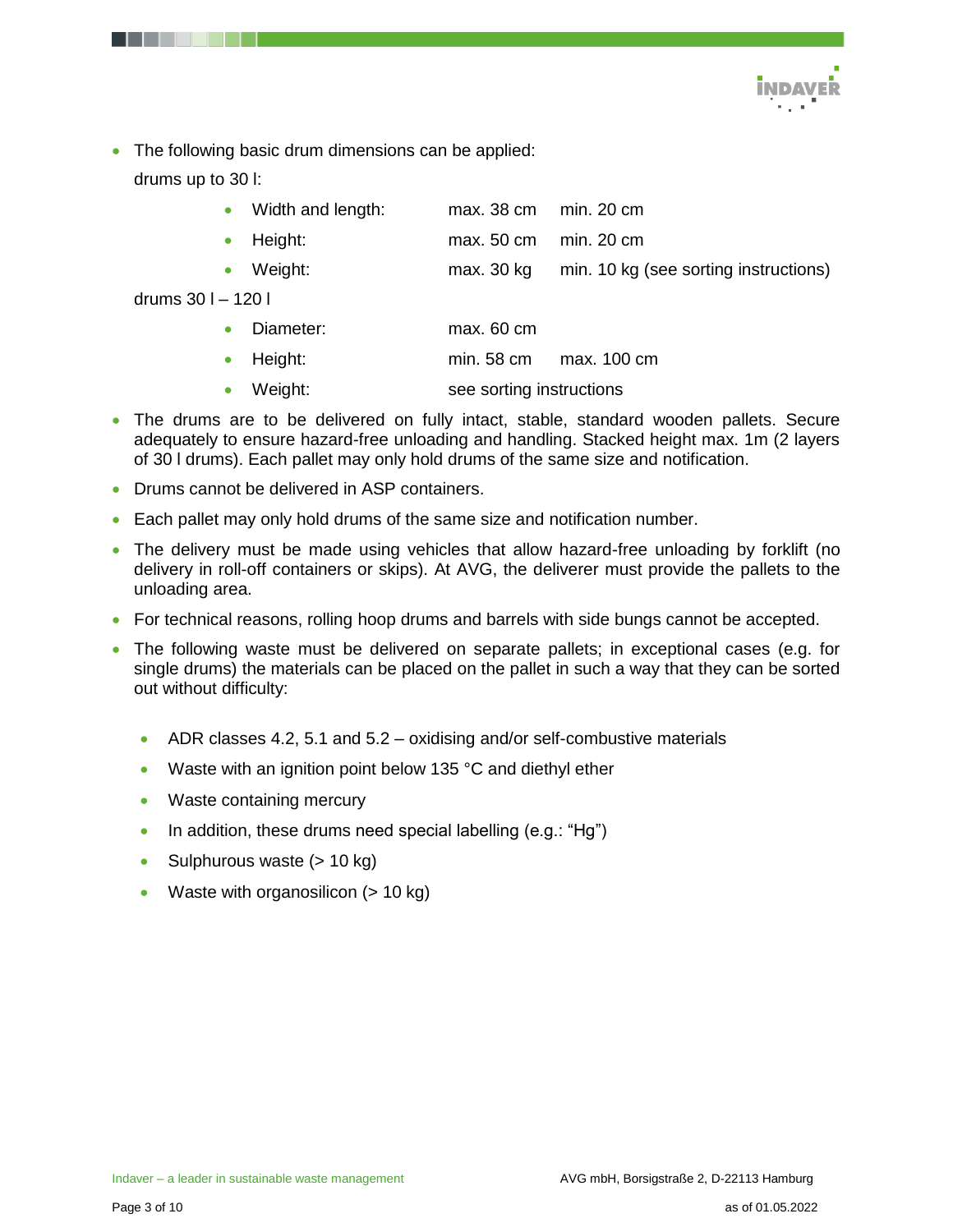

## 3. Criteria

## **Basic chemical qualities:**

If not otherwise agreed in the offer/certificate of disposal, the following basic qualities apply for each drum (parameters not listed must be queried separately):

| $\bullet$ | Chlorine                    | 50 kg     |        |      |                    |
|-----------|-----------------------------|-----------|--------|------|--------------------|
| $\bullet$ | Sulphur:                    | 20 kg     |        |      |                    |
| $\bullet$ | Mercury:                    | $0.1$ kg  |        |      |                    |
| $\bullet$ | Cadmium/thallium:           | $0.5$ kg  |        |      |                    |
| $\bullet$ | Arsenic:                    | $5$ kg    |        |      |                    |
| $\bullet$ | Vanadium:                   | $0.2$ kg  |        |      |                    |
| $\bullet$ | Other heavy metals (total): | 20 kg     |        |      |                    |
| $\bullet$ | Bromine:                    | $5$ kg    |        |      |                    |
| $\bullet$ | Fluorine:                   | $5$ kg    |        |      |                    |
| $\bullet$ | lodine:                     | $1$ kg    |        |      |                    |
| $\bullet$ | Cyanide:                    | 20 kg     |        |      |                    |
| $\bullet$ | Org. Silicium:              | 10 kg     |        |      |                    |
| $\bullet$ | Calorific value:            | $0 - 20$  | MJ/kg: |      | max. 100 kg/barrel |
|           |                             | $20 - 30$ | MJ/kg: | max. | 50 kg/barrel       |
|           |                             | > 30      | MJ/kg: | max. | 30 kg/barrel       |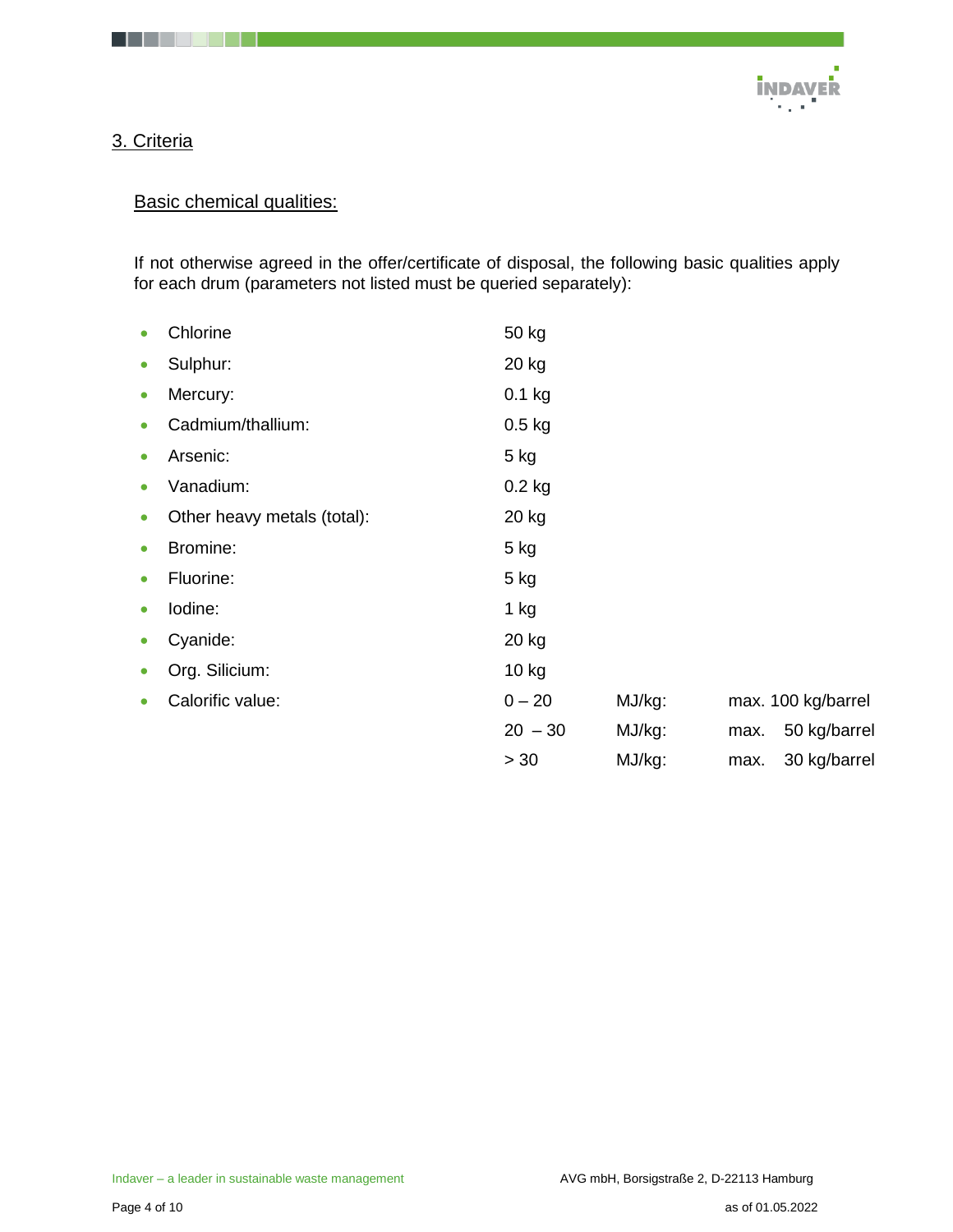

# Sorting criteria for the acceptance of chemicals, inorganic

. . . .

| No.            | <b>Material group</b>                                                      |                                  | <b>Packaging</b>                                            |
|----------------|----------------------------------------------------------------------------|----------------------------------|-------------------------------------------------------------|
|                | <b>Phosphorus:</b>                                                         |                                  |                                                             |
| 1              | Phosphorus, amorphous (red phosphorus)                                     |                                  | Quantity limit per barrel: 10 kg                            |
|                | White/yellow phosphorus (stored under<br>water!)                           |                                  |                                                             |
|                | Sulphides, hydrogen sulphides,<br>dithionites and their aqueous solutions: | က                                |                                                             |
| $\overline{2}$ | Sodium sulphide, potassium sulphide,<br>sodium hydrogen sulphide           | than the maximum listed in point | Quantity limit per barrel: 20 kg                            |
|                | Sodium dithionite, potassium dithionite<br>Calcium dithionite              |                                  |                                                             |
|                | Ultra-fine powdered (pyrophoric) metals,<br>flammable:                     |                                  | Quantity limit per barrel: 10 kg                            |
| 3              | Aluminium powder, magnesium powder                                         |                                  |                                                             |
|                | Raney nickel                                                               |                                  | Aluminium powder, magnesium powder<br>per barrel: max. 1 kg |
|                | Zinc dust<br>Dry bronze                                                    |                                  |                                                             |
|                | Alkali and alkaline earth metals:                                          |                                  | Quantity limit per barrel:                                  |
|                | Lithium (stored under petroleum ether or<br>paraffin!)                     |                                  | Li, Ca, Ba: max. 10 kg                                      |
| 4              | Sodium, potassium (stored under petroleum<br>ether or paraffin!)           | he quantity must be less<br>⊢    | Na, K: max. 5 kg                                            |
|                | Calcium, barium                                                            |                                  |                                                             |
|                | <b>Hydrazine:</b>                                                          |                                  | Quantity limit per barrel: 30 kg                            |
| 5              | Hydrazine and its derivatives (e.g.<br>methylhydrazine)                    |                                  | Hydrazine anhydrous and hydrate per<br>barrel: max. 5 kg    |
|                | Hydrazine hydrate<br>Hydrazine, aqueous solution                           |                                  |                                                             |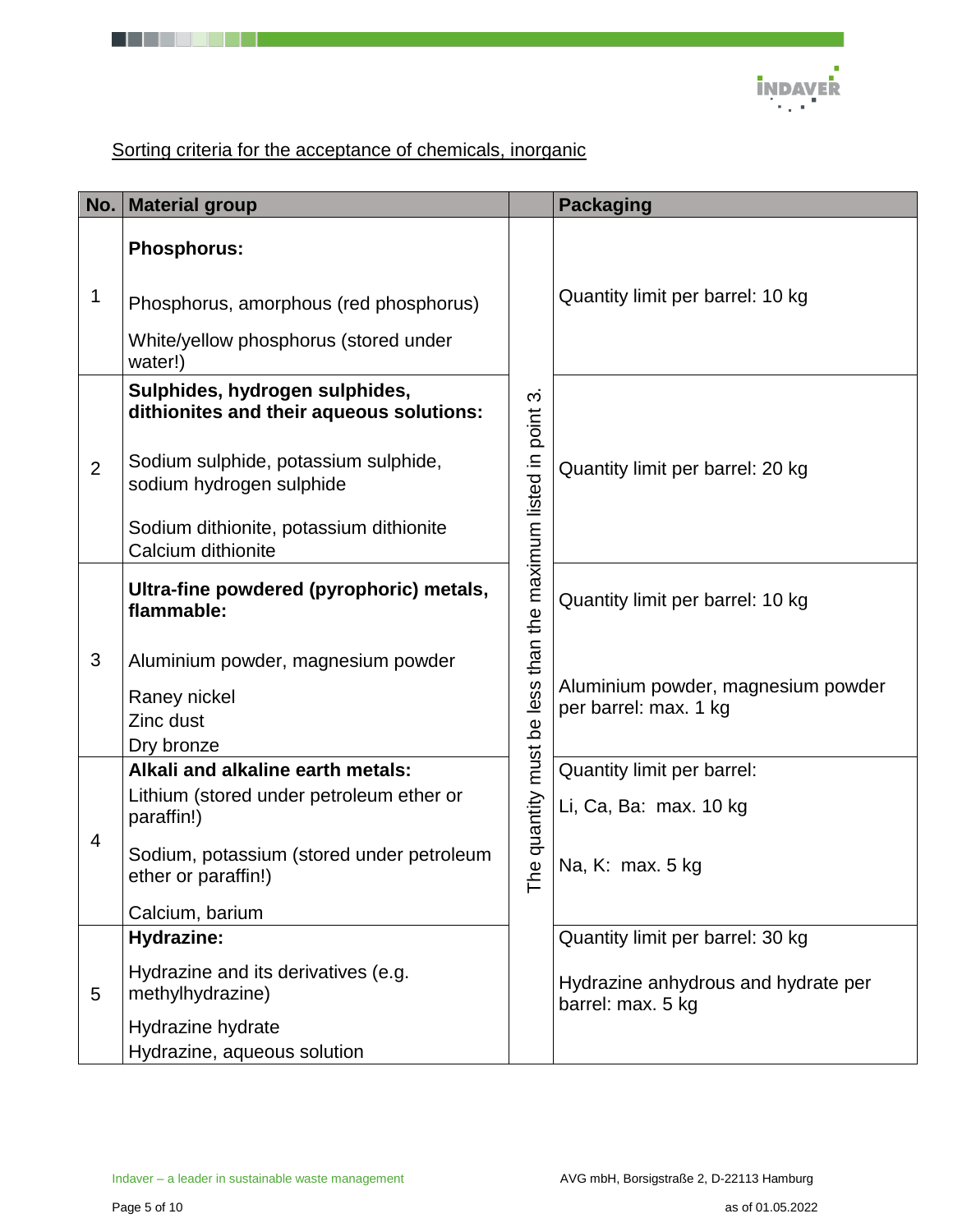

|                | No. Material group                                                                                                                                                                                                                             |                                                          | <b>Packaging</b>                                                                                                    |
|----------------|------------------------------------------------------------------------------------------------------------------------------------------------------------------------------------------------------------------------------------------------|----------------------------------------------------------|---------------------------------------------------------------------------------------------------------------------|
| 6              | <b>Carbides and phosphides:</b>                                                                                                                                                                                                                |                                                          | Quantity limit per barrel: 10 kg                                                                                    |
|                | Calcium carbide, aluminium carbide                                                                                                                                                                                                             |                                                          | Note:                                                                                                               |
|                | Calcium phosphide,                                                                                                                                                                                                                             |                                                          | carbides and phosphides must be<br>separately registered.                                                           |
|                | Aluminium phosphide, zinc phosphide                                                                                                                                                                                                            |                                                          |                                                                                                                     |
|                | Hydrides, silicides, amides and azides                                                                                                                                                                                                         |                                                          | Quantity limit per barrel: 10 kg                                                                                    |
| $\overline{7}$ | Alkali and alkaline earth metal hydrides such<br>as lithium hydride, lithium aluminium hydride,<br>lithium boron hydride, sodium aluminium<br>hydride, sodium boron hydride, potassium<br>boron hydride, magnesium hydride, calcium<br>hydride |                                                          | Every individual substance must be placed<br>in a small, airtight, waterproof package<br>within the plastic barrel. |
|                | Alkali and alkaline earth metal silicides such<br>as sodium silicide, potassium silicide,<br>magnesium silicide, calcium silicide                                                                                                              | uantity must be less than the maximum listed in point 3. |                                                                                                                     |
|                | Alkali metal amides such as sodium amide,<br>potassium amide<br>Sodium azide                                                                                                                                                                   |                                                          |                                                                                                                     |
|                | Chlorites, hypochlorites, nitrates, nitrites,<br>persulphates, permanganates and their<br>(aqueous) solutions:                                                                                                                                 |                                                          | Quantity limit per barrel: 30 kg<br>Exception:<br>Calcium permanganate:                                             |
|                | Sodium chlorite, potassium chlorite, calcium<br>chlorite                                                                                                                                                                                       | ᡋ                                                        | Quantity limit per barrel: 5 kg                                                                                     |
|                | Sodium hypochlorite, calcium hypochlorite,<br>swimming pool chlorinators, chloride of lime                                                                                                                                                     |                                                          |                                                                                                                     |
| 8              | Nitrates, nitrites                                                                                                                                                                                                                             | The                                                      |                                                                                                                     |
|                | Sodium persulphate/potassium persulphate                                                                                                                                                                                                       |                                                          |                                                                                                                     |
|                | Sodium permanganate, potassium                                                                                                                                                                                                                 |                                                          |                                                                                                                     |
|                | permanganate,<br>Calcium permanganate                                                                                                                                                                                                          |                                                          |                                                                                                                     |
|                | also: Small quantities of other oxidising<br>substances not separately listed                                                                                                                                                                  |                                                          |                                                                                                                     |

. . . . . .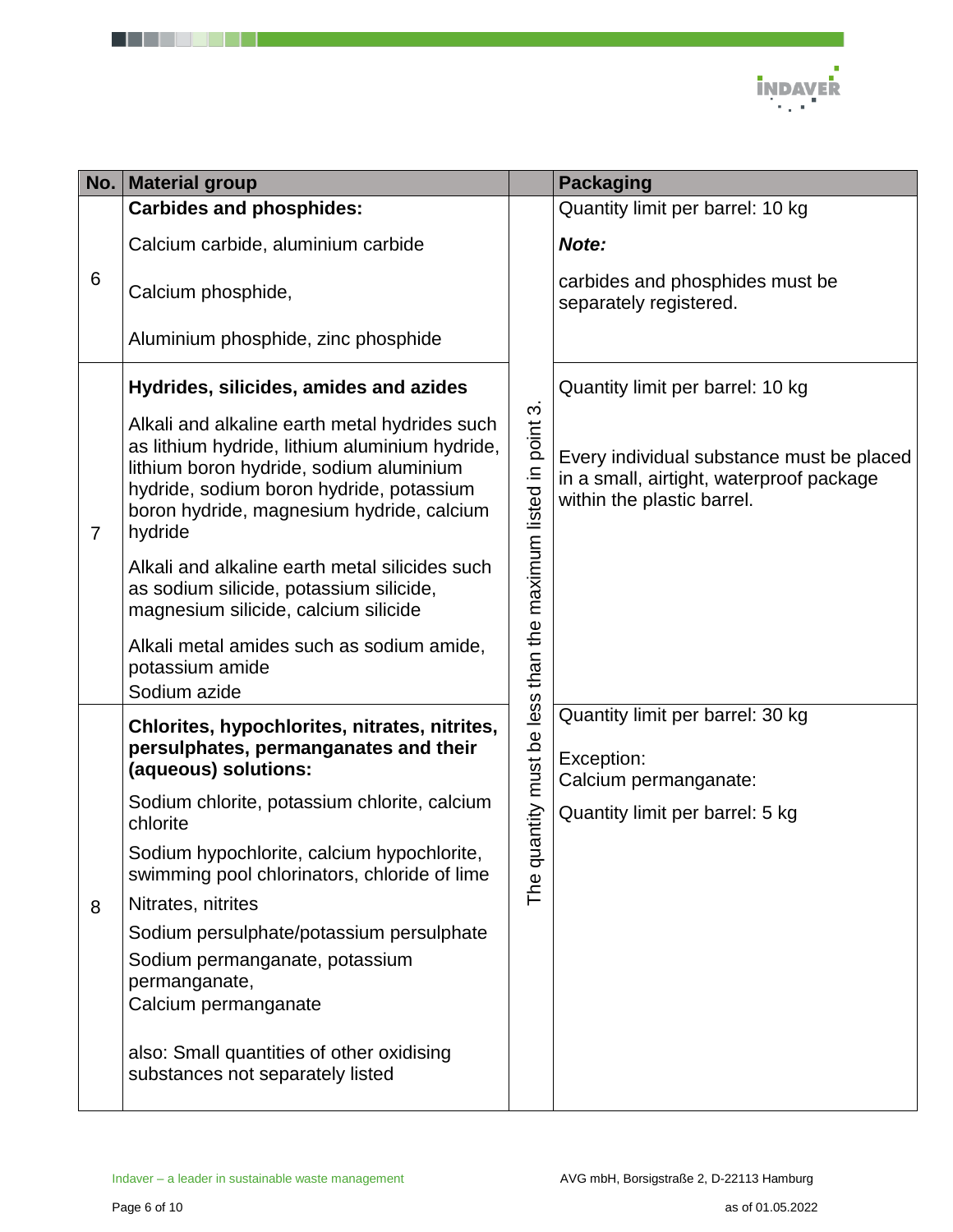

| No. | <b>Material group</b>                                                                                                                                                  |                                                            | <b>Packaging</b>                                                        |
|-----|------------------------------------------------------------------------------------------------------------------------------------------------------------------------|------------------------------------------------------------|-------------------------------------------------------------------------|
|     | Chlorates, perchlorates, bromates and<br>their (aqueous) solutions                                                                                                     |                                                            | Quantity limit per barrel: 5 kg (solid)                                 |
|     | Alkali and alkaline earth metal chlorates                                                                                                                              |                                                            | Quantity limit per barrel: 10 kg (solutions)                            |
| 9   | Sodium perchlorate, potassium perchlorate                                                                                                                              |                                                            |                                                                         |
|     | Calcium perchlorate, magnesium perchlorate                                                                                                                             |                                                            | Magnesium perchlorate: max. 0.5 kg                                      |
|     | Barium perchlorate<br>Sodium bromate, potassium bromate,<br>magnesium bromate                                                                                          | $\sim$                                                     | Barium perchlorate max. 2 kg                                            |
|     | Peroxides and superoxides, type $C - F$<br>and their (aqueous) solutions                                                                                               |                                                            | Quantity limit per barrel: 5 kg                                         |
| 10  | Alkali and alkaline earth metal peroxides                                                                                                                              |                                                            | Separate inquiries should be made about<br>peroxides with a SADT < 50°C |
|     | Alkali metal superoxides                                                                                                                                               |                                                            |                                                                         |
|     | Hydrogen peroxide                                                                                                                                                      |                                                            | $(H2O2$ up to 70%):<br>Quantity limit per barrel: 30 kg                 |
|     | Mercury salts and their (aqueous)<br>solutions                                                                                                                         |                                                            | Quantity limit: 100 g Hg/barrel                                         |
| 11  | Mercuric bromide, chloride, iodide<br>Mercuric cyanide, nitrate, oxide, sulphate,<br>sulphide, thiocyanate<br>Mercuric chromate<br>Mercury-containing reagents such as | The quantity must be less than the maximum listed in point |                                                                         |
|     | Hayem's fluid (aqueous solution of mercuric<br>chloride, sodium sulphate and<br>chloride),                                                                             |                                                            |                                                                         |
|     | Mayer's reagent (aqueous solution of<br>mercuric chloride and potassium iodide),                                                                                       |                                                            |                                                                         |
|     | Millon's reagent (solution of mercuric nitrate<br>in nitrous acid)                                                                                                     |                                                            |                                                                         |
|     | Nessler's reagent (aqueous solution of<br>mercuric iodide and potassium iodide with<br>sodium hydroxide)                                                               |                                                            |                                                                         |

. . . . . . .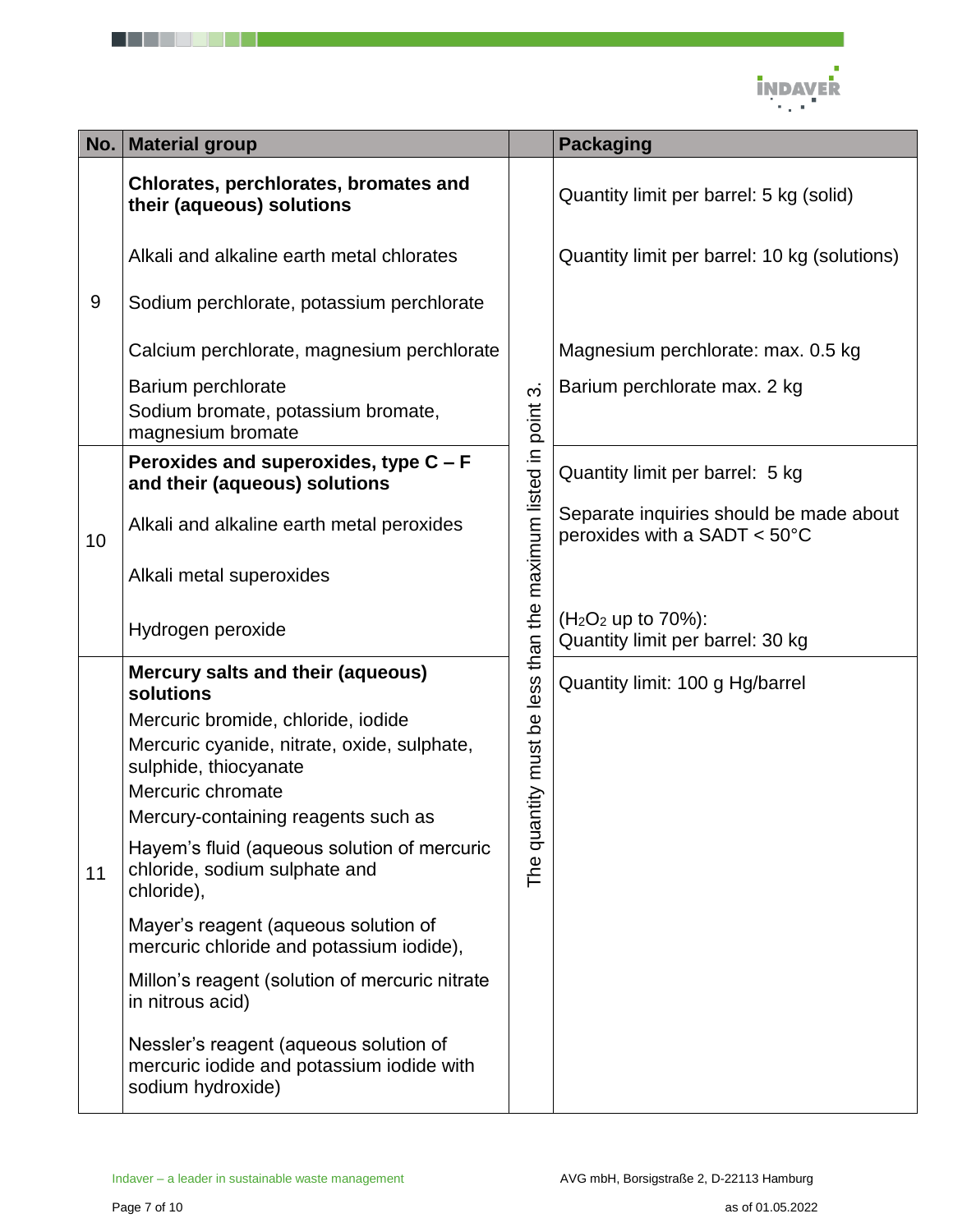

| No. | <b>Material group</b>                                                                                                                                                                                                                                                                                                 |                                                        | <b>Packaging</b>                                   |
|-----|-----------------------------------------------------------------------------------------------------------------------------------------------------------------------------------------------------------------------------------------------------------------------------------------------------------------------|--------------------------------------------------------|----------------------------------------------------|
|     | <b>Cyanides and thiocyanates and their</b><br>(aqueous) solutions                                                                                                                                                                                                                                                     |                                                        | Quantity limit per barrel: 20 kg (solid)           |
| 12  | Sodium cyanide, potassium cyanide, calcium<br>cyanide, barium cyanide, copper cyanide,<br>lead cyanide, nickel cyanide                                                                                                                                                                                                |                                                        | Quantity limit per barrel: 30 kg (solutions)       |
|     | complex cyanides such as potassium<br>ferrocyanide, potassium ferricyanide,<br>Prussian blue, sodium nitroprusside                                                                                                                                                                                                    | က                                                      |                                                    |
|     | Thiocyanates (rhodanides)                                                                                                                                                                                                                                                                                             |                                                        |                                                    |
|     | Other inorganic chemicals and their<br>(aqueous) solutions                                                                                                                                                                                                                                                            |                                                        | Quantity limit per barrel: 30 kg                   |
| 13  | inorganic chemicals that cannot be assigned<br>to any other sorting group, such as iron salts<br>(except iron(III) chloride, anhydrous),<br>manganese salts (except potassium<br>permanganate), aluminium salts (except<br>aluminium chloride, anhydrous), titanium<br>salts (except titanium chlorides), boric acids |                                                        | <b>Exceptions:</b><br>Heavy metal salts max. 20 kg |
|     | Alkali and alkaline earth metal bromides,<br>chlorides, fluorides, sulphates, sulphites,<br>nitrates,<br>phosphates, carbonates, hydroxides,<br>borates, silicates<br>other heavy metal salts (except mercury,<br>arsenic, cadmium, vanadium and thallium<br>salts)                                                   | quantity must be less than the maximum listed in point |                                                    |
| 14  | Vanadium, vanadium compounds and<br>their solutions                                                                                                                                                                                                                                                                   |                                                        | $0.2$ kg                                           |
|     | Vanadium, vanadium oxide, vanadium salts                                                                                                                                                                                                                                                                              | The                                                    |                                                    |
| 15  | Arsenic, cadmium and thallium<br>compounds and their (aqueous) solutions                                                                                                                                                                                                                                              |                                                        | Quantity limit per barrel: 5 kg                    |
|     | Arsenic, arsenic oxides, arsenic salts                                                                                                                                                                                                                                                                                |                                                        | Cadmium, thallium: per barrel max. 0.5 kg          |
|     | Cadmium, cadmium oxide, cadmium salts                                                                                                                                                                                                                                                                                 |                                                        |                                                    |
|     | Thallium, thallium oxides, thallium salts                                                                                                                                                                                                                                                                             |                                                        |                                                    |

. . . . . .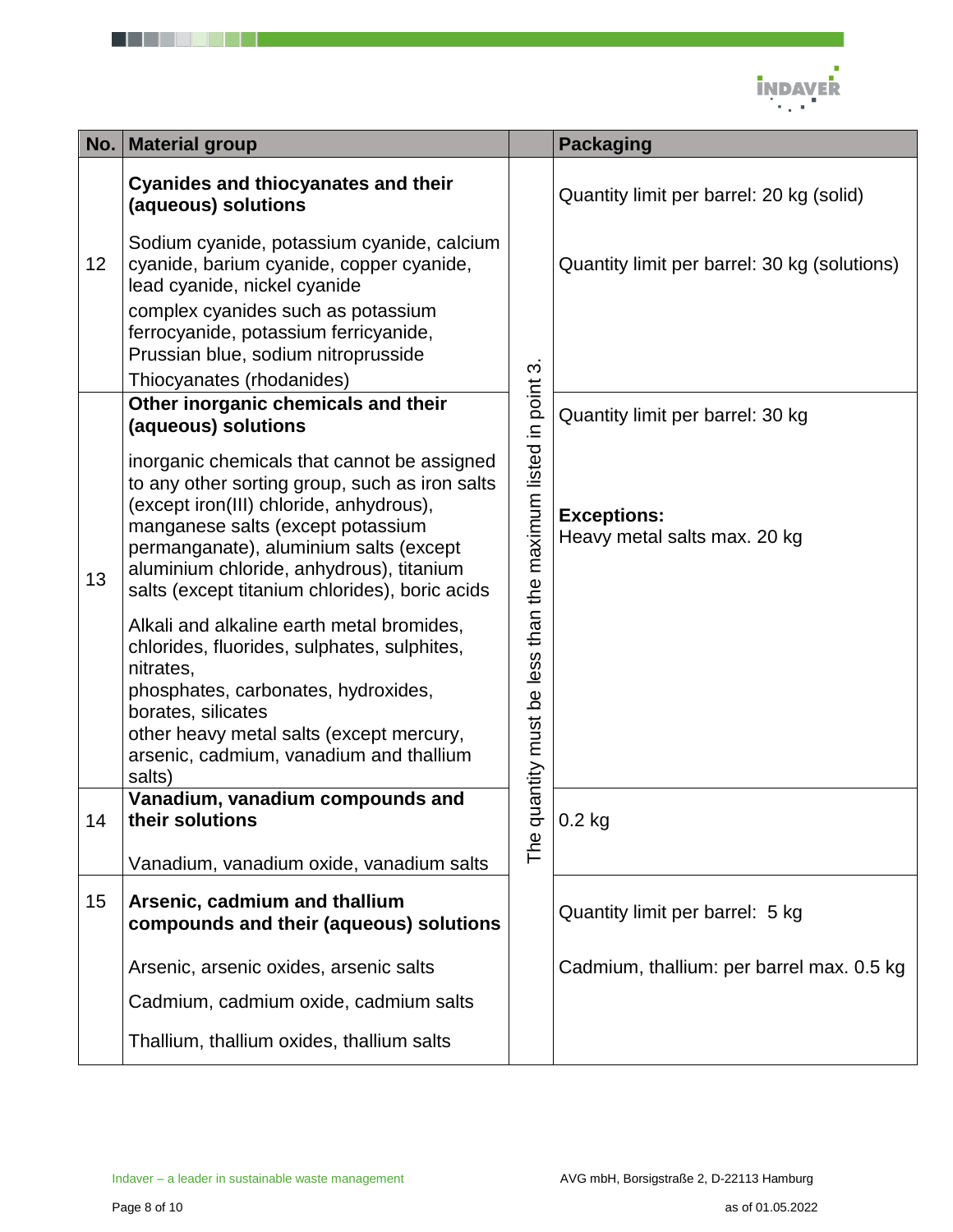

| No. | <b>Material group</b>                                                                                                                       |                                                          | <b>Packaging</b>                                     |
|-----|---------------------------------------------------------------------------------------------------------------------------------------------|----------------------------------------------------------|------------------------------------------------------|
|     | Ammonia salts and their aqueous<br>solutions:                                                                                               |                                                          | Quantity limit per barrel: 30 kg                     |
| 16  | Ammonia compounds excluding ammonium<br>azide, bromate, chlorate,<br>dichromate, nitrate, nitrite, perchlorate,<br>perchromate, persulphate |                                                          |                                                      |
| 17  | Bromine, iodine and its solutions (also in<br>(aqueous) solution)                                                                           |                                                          | Quantity limit per barrel: 1 kg (iodine)             |
|     | Iodine, iodides, iodates<br>Bromine, bromine water                                                                                          |                                                          | Quantity limit per barrel: 5 kg (bromine)            |
|     | <b>Chromium trioxide</b>                                                                                                                    |                                                          | Quantity limit per barrel: 10 kg (solid)             |
| 18  | Chromium trioxide, anhydrous (chromic acid,<br>solid)                                                                                       |                                                          | Quantity limit per barrel: 20 kg (solution)          |
|     | (aqueous) solution of chromium trioxide                                                                                                     |                                                          |                                                      |
|     | Inorganic acids and anhydrides                                                                                                              |                                                          |                                                      |
|     | Perchloric acid in aqu. solution (max. 71 %)                                                                                                | uantity must be less than the maximum listed in point 3. | Quantity limit per barrel: 5 kg (perchloric<br>acid) |
| 19  | Nitric acid, including red-fuming, nitric acid<br>mixtures                                                                                  |                                                          | Quantity limit per barrel: 30 kg                     |
|     | Sulphur trioxide                                                                                                                            |                                                          |                                                      |
|     | Chromosulphuric acid<br>Hydrofluoric acid, hydrofluoric acid-                                                                               |                                                          |                                                      |
|     | containing stainless steel pickling paste                                                                                                   | $\bar{\sigma}$                                           |                                                      |
|     | Phosphorus pentoxide<br>Other inorganic acids, acid cleaners, etching                                                                       | The                                                      |                                                      |
|     | agents                                                                                                                                      |                                                          |                                                      |
|     | Inorganic alkalis                                                                                                                           |                                                          |                                                      |
| 20  | Caustic soda, caustic potash, alkaline<br>cleaners, alkaline paint strippers, sodium<br>silicate (waterglass)                               |                                                          | Quantity limit per barrel: 30 kg                     |
|     |                                                                                                                                             |                                                          |                                                      |
| 21  | <b>Elemental sulphur</b>                                                                                                                    |                                                          | Quantity limit per barrel: 20 kg                     |

. . . . . .